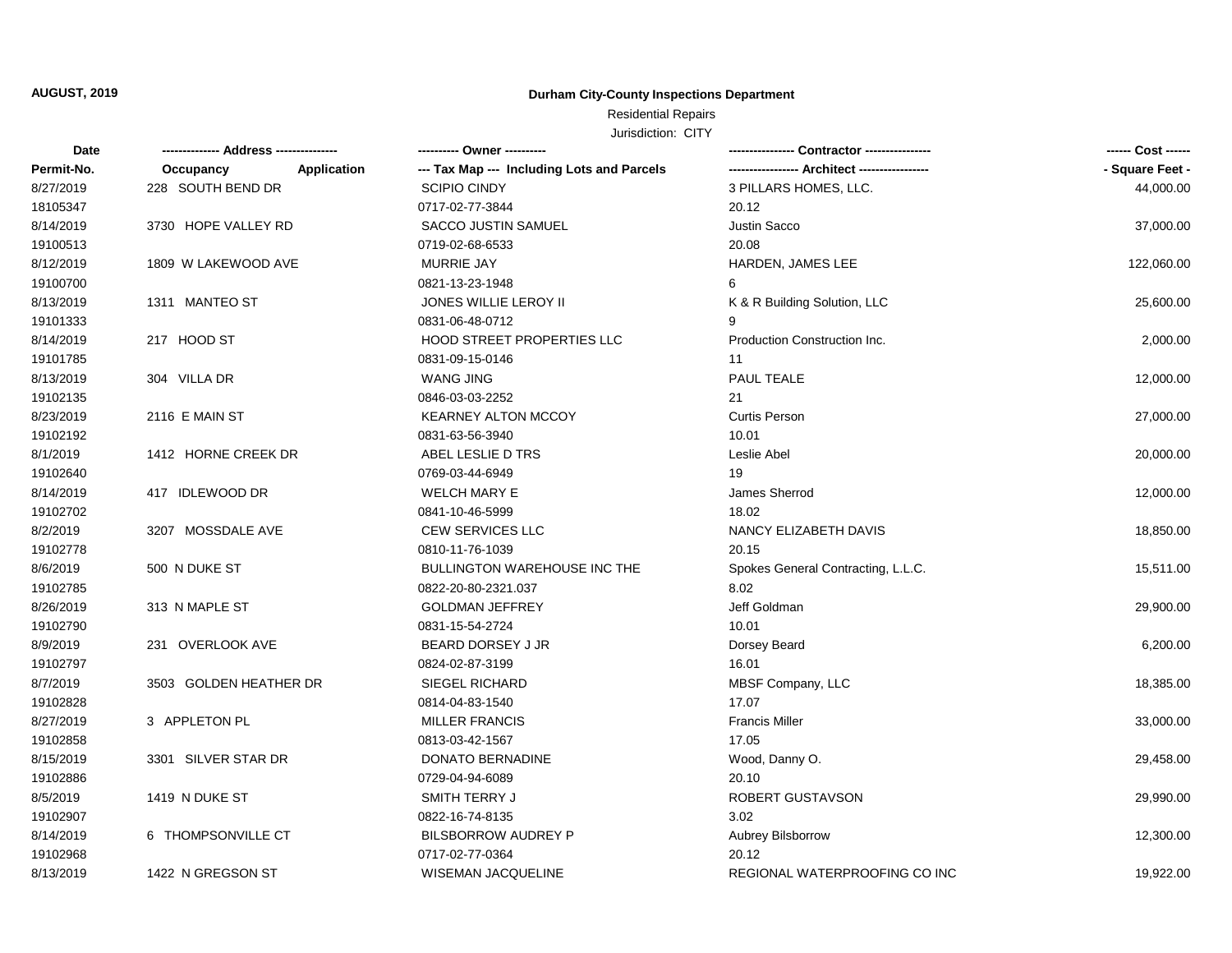## **Durham City-County Inspections Department**

# Residential Repairs

| Date       |                      |             | ---------- Owner ----------                |                                           | ------ Cost ------ |
|------------|----------------------|-------------|--------------------------------------------|-------------------------------------------|--------------------|
| Permit-No. | Occupancy            | Application | --- Tax Map --- Including Lots and Parcels |                                           | - Square Feet -    |
| 19102970   |                      |             | 0822-15-74-2925                            | 3.02                                      |                    |
| 8/21/2019  | 1705 WILLIAMSBURG RD |             | PACK ELLIOT                                | Rising Sun Pools, Incorporated            | 33,929.00          |
| 19102995   |                      |             | 0810-13-22-4914                            | 20.16                                     |                    |
| 8/21/2019  | 133 CRESTVIEW DR     |             | SMITH DONALD RAY                           | Pro-Site Services, Inc.                   | 24,064.00          |
| 19103003   |                      |             | 0824-02-79-2613                            | 16.01                                     |                    |
| 8/28/2019  | 3607 HOPE VALLEY RD  |             | <b>MACOMSON TAMMY T</b>                    | Tammy & Jim Macomson                      | 59,500.00          |
| 19103004   |                      |             | 0810-20-70-9290                            | 20.07                                     |                    |
| 8/22/2019  | 218 DACIAN AVE       |             | <b>MOSIER TODD S</b>                       | Crabtree Spaces, LLC, G                   | 40,000.00          |
| 19103018   |                      |             | 0832-17-01-2860                            | $\overline{2}$                            |                    |
| 8/20/2019  | 411 W MARKHAM AVE    |             | LUTZ WORTH ARTHUR III                      | Production Construction Inc.              | 22,100.00          |
| 19103042   |                      |             | 0832-17-02-0487                            | 3.02                                      |                    |
| 8/20/2019  | 413 W MARKHAM AVE    |             | LUTZ WORTH ARTHUR III                      | Production Construction Inc.              | 22,500.00          |
| 19103056   |                      |             | 0832-17-02-0487                            | 3.02                                      |                    |
| 8/2/2019   | 2506 RICHWOOD RD     |             | MANSON BARBARA CO-TRUSTEE                  | RED LADDER RESIDENTIAL NICOLE R. GOOLSBY, | 62,705.00          |
| 19103090   |                      |             | 0823-14-33-9547                            | 17.05                                     |                    |
| 8/1/2019   | 1213 BERKELEY ST     |             | STRINGER JASMINE OLIVIA                    | Haven Developers, Inc.                    | 74,822.00          |
| 19103124   |                      |             | 0822-10-45-8491                            | 3.01                                      |                    |
| 8/8/2019   | 5704 WHIPPOORWILL ST |             | <b>SELLERS LINDA PERKINS</b>               | <b>Linda Perkins Sellers</b>              | 67,500.00          |
| 19103126   |                      |             | 0834-01-05-6547                            | 17.08                                     |                    |
| 8/1/2019   | 1432 MAPLEWOOD DR    |             | <b>WYATT OPHELIA</b>                       | Fatima D. Martinez                        | 8,600.00           |
| 19103138   |                      |             | 0833-20-90-4854                            | 18.01                                     |                    |
| 8/12/2019  | 7 EDGESTONE PL       |             | <b>GUNN JOHN</b>                           | CHRISTOPHER ZOUBEK                        | 98,500.00          |
| 19103141   |                      |             | 0708-32-95-4933                            | 20.12                                     |                    |
| 8/16/2019  | 1112 ARNETTE AVE     |             | <b>WALLIS JOHN LESLIE</b>                  | Pinam Construction, Inc.                  | 80,000.00          |
| 19103145   |                      |             | 0821-11-55-2049                            | 5                                         |                    |
| 8/1/2019   | 205 WATTS ST         |             | SEASE ANTHONY M                            | Anthony Sease                             | 97,500.00          |
| 19103148   |                      |             | 0821-07-69-1953                            | 8.02                                      |                    |
| 8/1/2019   | 4139 BRENMAR LN      |             | <b>COATES MARY MICHAEL</b>                 | Ram Jack T/A Foundation Solutions, LLC    | 2,600.00           |
| 19103152   |                      |             | 0729-01-08-5107                            | 20.11                                     |                    |
| 8/1/2019   | 102 BLUE RIDGE CT    |             | LUBBE CINDY L                              | RODAS CONSTRUCTION LLC                    | 17,500.00          |
| 19103155   |                      |             | 0759-03-22-5855                            | 18.05                                     |                    |
| 8/5/2019   | 744 ATTICUS WAY      |             | <b>QUICK JONATHAN D TRUSTEE</b>            | Tina L. Quick                             | 4,100.00           |
| 19103160   |                      |             | 0748-04-93-7881                            | 20.28                                     |                    |
| 8/1/2019   | 60 POCONO DR         |             | <b>AVASHIA YASH</b>                        | Gaudette & Co., LLC                       | 36,150.00          |
| 19103194   |                      |             | 0802-02-87-9698                            | 17.06                                     |                    |
| 8/1/2019   | 1712 VISTA ST        |             | <b>MAHONEY JOHN</b>                        | Crabtree Spaces, LLC, G                   | 84,000.00          |
| 19103196   |                      |             | 0832-14-23-8038                            | 2                                         |                    |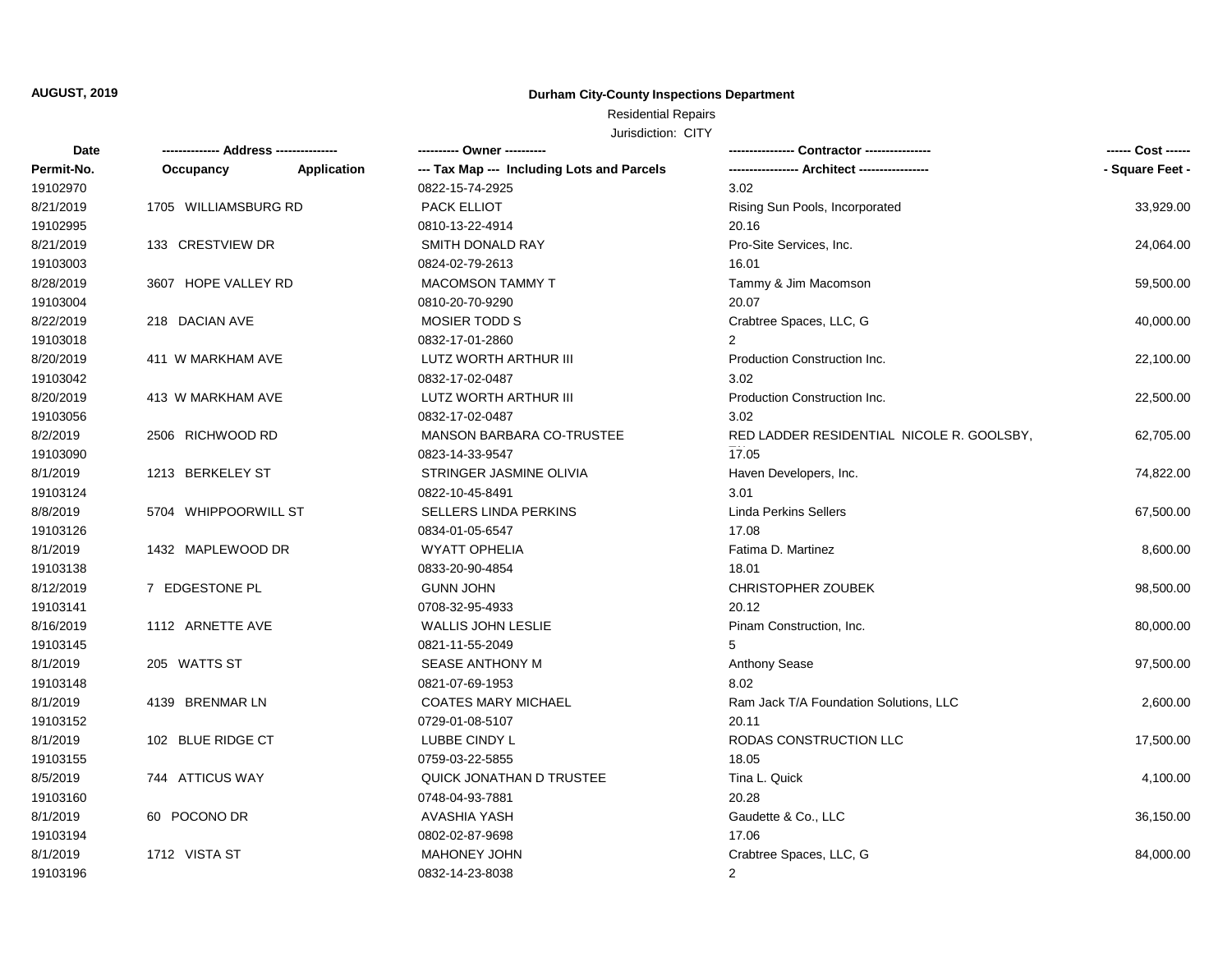## **Durham City-County Inspections Department**

Residential Repairs

| Date       |                     |             | --------- Owner ---------                  |                                                  |                 |
|------------|---------------------|-------------|--------------------------------------------|--------------------------------------------------|-----------------|
| Permit-No. | Occupancy           | Application | --- Tax Map --- Including Lots and Parcels | ----------------- Architect -----------------    | - Square Feet - |
| 8/12/2019  | 1213 N MANGUM ST    |             | <b>BEND TORRY</b>                          | <b>Target Building Solutions</b>                 | 57,000.00       |
| 19103207   |                     |             | 0832-17-11-3987                            | $\overline{2}$                                   |                 |
| 8/13/2019  | 3327 HOPE VALLEY RD |             | HOLWAY TIMOTHY M                           | Griet Van Miegroet                               | 52,000.00       |
| 19103214   |                     |             | 0810-16-93-9917                            | 20.07                                            |                 |
| 8/2/2019   | 1110 ELLIS RD       |             | <b>OSORIO EDDA</b>                         | Central Carolina Remodeling                      | 20,000.00       |
| 19103217   |                     |             | 0830-04-73-5782                            | 20.14                                            |                 |
| 8/26/2019  | 105 ROUNDTABLE PL   |             | SINGH PUSHPENDER                           | DVM ELECTRIC                                     | 29,600.00       |
| 19103225   |                     |             | 0747-02-89-4427                            | 20.14                                            |                 |
| 8/1/2019   | 4313 MYERS PARK DR  |             | <b>BETTS DOUGLAS E</b>                     | PARKER, DAVID R.                                 | 144,544.00      |
| 19103226   |                     |             | 0803-02-66-9972                            | 17.07                                            |                 |
| 8/1/2019   | 3617 STRATFORD RD   |             | MASSEY THOMAS N III                        | CQC Home - Custom Quality Carpentry LLC, T/A     | 468,981.00      |
| 19103234   |                     |             | 0810-18-30-2778                            | 20.08                                            |                 |
| 8/13/2019  | 1007 W MARKHAM AVE  |             | <b>STONE SARAH</b>                         | Walker Custom Homes, LLC, Greg                   | 51,600.00       |
| 19103241   |                     |             | 0822-19-62-9431                            | 3.02                                             |                 |
| 8/8/2019   | 2820 DEVON RD       |             | <b>LAMBETH BENJAMIN</b>                    | <b>Cornerstone Foundation Repair</b>             | 8,000.00        |
| 19103242   |                     |             | 0810-70-48-9415                            | 20.08                                            |                 |
| 8/5/2019   | 3109 ROSEBRIAR DR   |             | COMBS HOLDINGS LLC                         | CQC Home - Custom Quality Carpentry LLC, T/A     | 50,358.00       |
| 19103252   |                     |             | 0814-04-71-5317                            | 17.11                                            |                 |
| 8/20/2019  | 2130 SOVEREIGN ST   |             | <b>Y2 SERVICES INC</b>                     | YANCEY, ELMOR.                                   | 21,000.00       |
| 19103264   |                     |             | 0822-05-19-6070                            | 4.01                                             |                 |
| 8/21/2019  | 2130 SOVEREIGN ST   |             | Y2 SERVICES INC                            | YANCEY, ELMO R.                                  | 21,000.00       |
| 19103265   |                     |             | 0822-05-19-6070                            | 4.01                                             |                 |
| 8/12/2019  | 209 DOWD ST         |             | <b>FINAZZO GIUSEPPE</b>                    | Benjamin Ortiz                                   | 26,900.00       |
| 19103283   |                     |             | 0831-05-19-2150                            | 8.02                                             |                 |
| 8/12/2019  | 139 TEE PEE TRL     |             | PULTE HOME COMPANY LLC                     | HARLAND WINDOWS & SIDING                         | 24,860.00       |
| 19103292   |                     |             | 0769-01-16-7651                            | 19                                               |                 |
| 8/5/2019   | 5401 RAVENSWOOD PL  |             | HARVEY EUGENE J TRUSTEE                    | DOUG FRAZIER CONSTRUCTION                        | 12,300.00       |
| 19103297   |                     |             | 0729-04-92-0179                            | 20.10                                            |                 |
| 8/8/2019   | 2933 WELCOME DR     |             | <b>VAIL CHRIS</b>                          | JES TARHEEL, LLC                                 | 8,835.00        |
| 19103298   |                     |             | 0811-13-03-3071                            | 20.17                                            |                 |
| 8/14/2019  | 7000 OLD TRAIL DR   |             | <b>SHARPE MARCILLE</b>                     | CW of Raleigh/Durham LLC - Champion Window Co of | 27,499.00       |
| 19103301   |                     |             | 0846-01-06-7786                            | 21                                               |                 |
| 8/12/2019  | 2 MARSH CT          |             | NORTON TAMEEKA RENITA                      | Ryan Austin                                      | 4,047.00        |
| 19103303   |                     |             | 0843-03-02-1433                            | 18.01                                            |                 |
| 8/26/2019  | 1019 W MARKHAM AVE  |             | <b>HAMILTON RALPH A</b>                    | Hershberger, Todd Brindley                       | 125,000.00      |
| 19103305   |                     |             | 0822-19-62-6451                            | 3.02                                             |                 |
| 8/5/2019   | 605 PRICE AVE       |             | <b>DAYE CURTIS</b>                         | Stable Home Consultants, LLC                     | 61,150.00       |
|            |                     |             |                                            |                                                  |                 |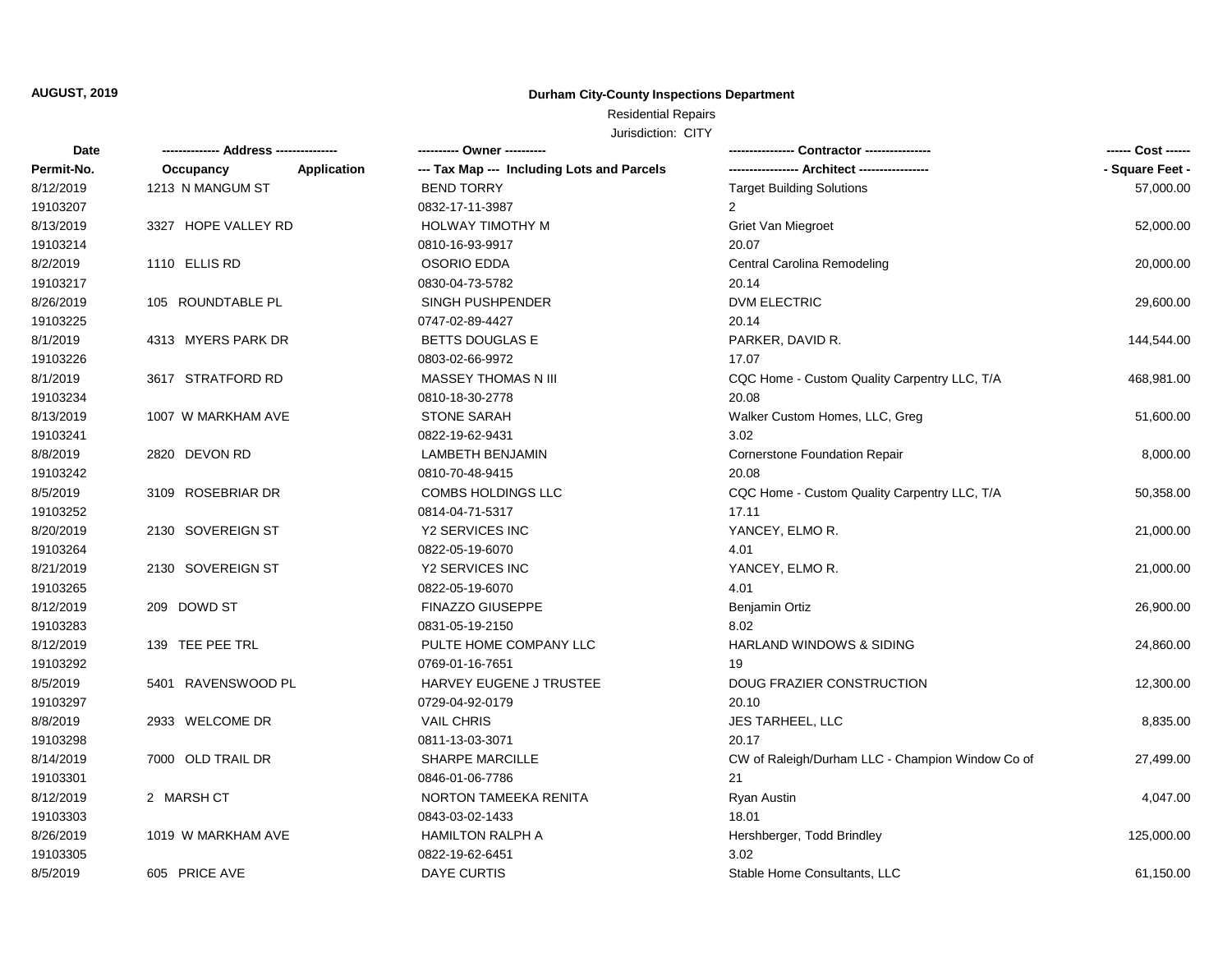## **Durham City-County Inspections Department**

# Residential Repairs

| Date       | -------------- Address --------------- |             | ---------- Owner ----------                |                                                     | ------ Cost ------ |
|------------|----------------------------------------|-------------|--------------------------------------------|-----------------------------------------------------|--------------------|
| Permit-No. | Occupancy                              | Application | --- Tax Map --- Including Lots and Parcels |                                                     | - Square Feet -    |
| 19103323   |                                        |             | 0831-17-01-1540                            | 13.01                                               |                    |
| 8/15/2019  | 312 MARIST CT                          |             | DUMAINE ALEXANDER G                        | JAM CAROLINA EXTERIORS                              | 28,500.00          |
| 19103326   |                                        |             | 0717-01-47-8574                            | 20.12                                               |                    |
| 8/8/2019   | 2411 GREEN ST                          |             | <b>JOLIFIC LLC</b>                         | Finley, Lionel Nathaniel, Jr.                       | 155,300.00         |
| 19103331   |                                        |             | 0822-13-13-3240                            | 4.02                                                |                    |
| 8/5/2019   | 313 W CORNWALLIS RD                    |             | CARTER PAULA V PENDERGRASS                 | GRIFFIN, D.H., WRECKING                             | 1,000.00           |
| 19103349   |                                        |             | 0820-05-17-9559                            | 20.07                                               |                    |
| 8/21/2019  | 4022 LIVINGSTONE PL                    |             | <b>FRANKE KATHARINA</b>                    | Genesis Construction - T/A Durazzo Enterprises, LLC | 83,437.00          |
| 19103351   |                                        |             | 0719-03-03-7671                            | 20.18                                               |                    |
| 8/21/2019  | 609 SOUTH BEND DR                      |             | <b>BEATTY ANTONIO</b>                      | Antonio Beatty                                      | 8,000.00           |
| 19103352   |                                        |             | 0717-02-66-4237                            | 20.12                                               |                    |
| 8/12/2019  | 2401 PERKINS RD                        |             | <b>GREENLEAF ARNO LEE</b>                  | DiRienzo Builders, LLC                              | 63,085.00          |
| 19103364   |                                        |             | 0811-16-94-6486                            | 6                                                   |                    |
| 8/29/2019  | 25 WARBLER LN                          |             | STRAFFIN JOHN CLAYTON                      | <b>JOHN STRAFFIN</b>                                | 2,000.00           |
| 19103365   |                                        |             | 0834-01-27-2006                            | 16.01                                               |                    |
| 8/5/2019   | 3123 MEDFORD RD                        |             | <b>BURCH VIRGIL KEVIN</b>                  | <b>KEVIN BURCH</b>                                  | 300.00             |
| 19103377   |                                        |             | 0813-20-70-6572                            | 17.05                                               |                    |
| 8/7/2019   | 308 W ENTERPRISE ST                    |             | <b>PERRY TRANS</b>                         | <b>Trans Perry</b>                                  | 1,000.00           |
| 19103388   |                                        |             | 0821-15-73-2019                            | 12.01                                               |                    |
| 8/7/2019   | 702 N QUEEN ST                         |             | CASSLING CAROLINE REBECCA                  | <b>Cornerstone Foundation Repair</b>                | 7,000.00           |
| 19103389   |                                        |             | 0831-05-18-5114                            | 11                                                  |                    |
| 8/12/2019  | 3084 COLONY RD                         |             | BRUNSON ELIZABETH CATHEY                   | <b>Advanced Structural Repair</b>                   | 3,000.00           |
| 19103407   |                                        |             | 0811-03-11-2191.000                        | 20.17                                               |                    |
| 8/8/2019   | 112 S HYDE PARK AVE                    |             | EWING MOZELLE K EST                        | <b>Advanced Structural Repair</b>                   | 13,975.00          |
| 19103410   |                                        |             | 0831-14-43-8283                            | 10.01                                               |                    |
| 8/8/2019   | 11 PILLING PL                          |             | <b>MILES KAREN D</b>                       | <b>Advanced Structural Repair</b>                   | 9,525.00           |
| 19103411   |                                        |             | 0719-01-09-0848                            | 20.08                                               |                    |
| 8/12/2019  | 4103 LIDDINGTON DR                     |             | WYNKOOP RODNEY A                           | TRIANGLE GREEN BUILD                                | 9,875.00           |
| 19103422   |                                        |             | 0812-01-07-1633                            | 17.06                                               |                    |
| 8/23/2019  | 2805 CREST ST                          |             | DJ WARM HOME REALTY LLC                    | John Liu                                            | 4,000.00           |
| 19103423   |                                        |             | 0812-15-73-4453                            | 15.02                                               |                    |
| 8/16/2019  | 5 PEACEFUL PL                          |             | <b>CREWS ROY E</b>                         | REGIONAL WATERPROOFING CO INC                       | 7,635.00           |
| 19103426   |                                        |             | 0708-03-32-9395                            | 20.12                                               |                    |
| 8/12/2019  | 2119 COPELAND WAY                      |             | ULRICH JAN NIKLAS                          | SAWYER, BRIAN                                       | 7,200.00           |
| 19103429   |                                        |             | 0707-01-09-2718                            | 20.12                                               |                    |
| 8/15/2019  | 3503 PORTICO LN                        |             | <b>KAUR PARMINDER</b>                      | <b>KULWINDER SINGH</b>                              | 1,700.00           |
| 19103433   |                                        |             | 0851-01-27-9095                            | 18.04                                               |                    |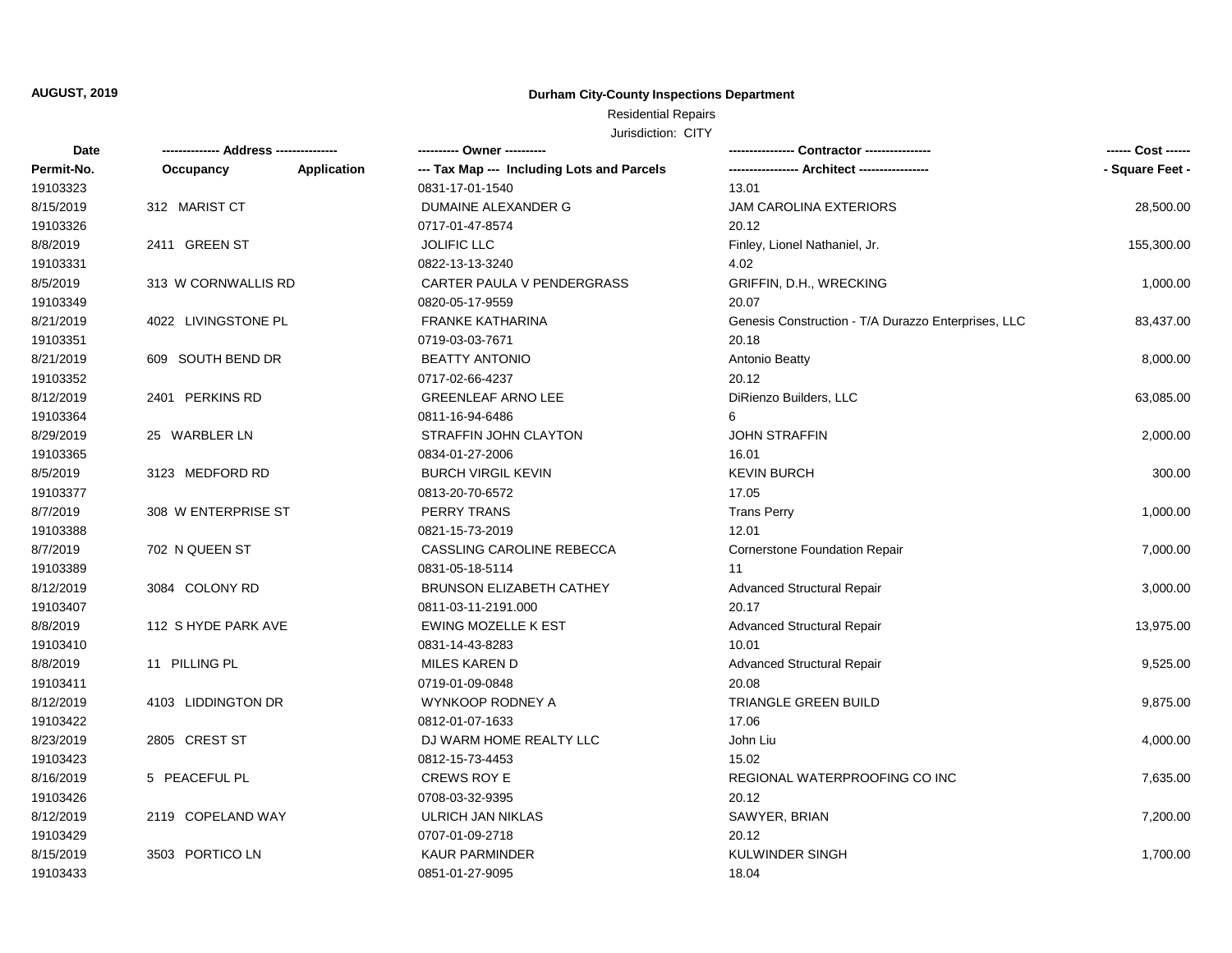## **Durham City-County Inspections Department**

# Residential Repairs

| Date       |                          | ---------- Owner ----------                |                                                  |                 |
|------------|--------------------------|--------------------------------------------|--------------------------------------------------|-----------------|
| Permit-No. | Occupancy<br>Application | --- Tax Map --- Including Lots and Parcels |                                                  | - Square Feet - |
| 8/21/2019  | 1715 WILLOWCREST RD      | CALDWELL KENESHA L                         | CW of Raleigh/Durham LLC - Champion Window Co of | 24,915.00       |
| 19103434   |                          | 0850-03-13-2512                            | 18.05                                            |                 |
| 8/23/2019  | 4205 HOLDER RD           | <b>ROMERO SAUL</b>                         | Saul Romero                                      | 8,500.00        |
| 19103439   |                          | 0850-01-38-2244                            | 18.05                                            |                 |
| 8/19/2019  | 103 PINECREST RD         | <b>SCHULTZ HEATHER</b>                     | DiRienzo Builders, LLC                           | 57,839.00       |
| 19103440   |                          | 0811-20-81-9258                            | 6                                                |                 |
| 8/12/2019  | 14 MALBRY PL             | <b>BROWN ROSLYN RENEE</b>                  | Steel Buildings and Structures, Inc.             | 9,895.00        |
| 19103443   |                          | 0833-16-92-2588                            | 18.01                                            |                 |
| 8/19/2019  | 616 COLGATE ST           | <b>CLEARY MARY A</b>                       | <b>Mary Cleary</b>                               | 8,463.00        |
| 19103449   |                          | 0822-12-87-9129                            | 1.02                                             |                 |
| 8/28/2019  | 2024 SPRUNT AVE          | NAKOS EVA BRUHN TRUSTEE                    | VALUE BUILDING SERVICES, INC.                    | 58,800.00       |
| 19103451   |                          | 0822-09-26-3865                            | 4.01                                             |                 |
| 8/16/2019  | 5503 WOODBERRY RD        | WALTHER INGEBORG CHRISTINA                 | <b>RTZ Custom Crawlspace Solutions</b>           | 13,500.00       |
| 19103452   |                          | 0709-02-87-4765                            | 20.18                                            |                 |
| 8/13/2019  | 203 COTTAGE LN           | <b>RODIN MARK G</b>                        | FOUNDATION XPERTS, LLC                           | 6,000.00        |
| 19103457   |                          | 0718-02-56-7769                            | 20.12                                            |                 |
| 8/13/2019  | 1 SHADOW CREEK CT        | CALDERAZZO JOSEPH                          | FOUNDATION XPERTS, LLC                           | 2,500.00        |
| 19103459   |                          | 0846-01-17-4887                            | 21                                               |                 |
| 8/13/2019  | 125 CHESTNUT ST          | <b>TAH RICHELIEU</b>                       | Gardner Roofing & Construction Inc.              | 1,000.00        |
| 19103460   |                          | 0821-16-83-1810                            | 12.01                                            |                 |
| 8/19/2019  | 2509 CHERRY BLOSSOM DR   | SCHMIDT DAVID CHRISTOPHER                  | <b>HUGHES MASONRY</b>                            | 27,000.00       |
| 19103462   |                          | 0759-03-23-8969                            | 18.05                                            |                 |
| 8/19/2019  | 506 BURLINGTON AVE       | CASTON GAYFORD ALEX JR                     | Gayford Caston                                   | 15,000.00       |
| 19103465   |                          | 0820-08-97-1672                            | 13.03                                            |                 |
| 8/12/2019  | 2624 BEXLEY AVE          | <b>GRUBB SHARON E</b>                      | Sierra Structures, Inc.                          | 8,341.00        |
| 19103466   |                          | 0820-09-16-1971                            | 20.07                                            |                 |
| 8/12/2019  | 418 CAROLINA CIR         | <b>BOWLING JESSE</b>                       | Freys Building & Remodeling Company              | 22,800.00       |
| 19103478   |                          | 0821-19-61-6645                            | $\overline{7}$                                   |                 |
| 8/16/2019  | 4827 NORTHBURY CIR       | <b>MCCRAY WILLIAM F</b>                    | Julie McCray                                     | 17,900.00       |
| 19103495   |                          | 0814-02-87-7641                            | 16.04                                            |                 |
| 8/27/2019  | 807 W TRINITY AVE        | DUKE TOWER ASSOCIATES LTD                  | <b>BH Renovations LLC</b>                        | 1,600.00        |
| 19103501   |                          | 0822-20-80-2722.115                        | 3.02                                             |                 |
| 8/20/2019  | 2016 HILLANDALE RD       | RECYCLING AND SALVAGE SVCS INC             | Pinam Construction, Inc.                         | 26,000.00       |
| 19103504   |                          | 0813-20-92-1070                            | 17.05                                            |                 |
| 8/23/2019  | 805 CLEARVIEW LN         | LANG JEFFREY H                             | THE DECK-XPERTS                                  | 18,800.00       |
| 19103507   |                          | 0729-01-16-0153                            | 20.11                                            |                 |
| 8/12/2019  | 3514 TONBRIDGE WAY       | SHEPARD ROBERT S                           | Ram Jack T/A Foundation Solutions, LLC           | 3,500.00        |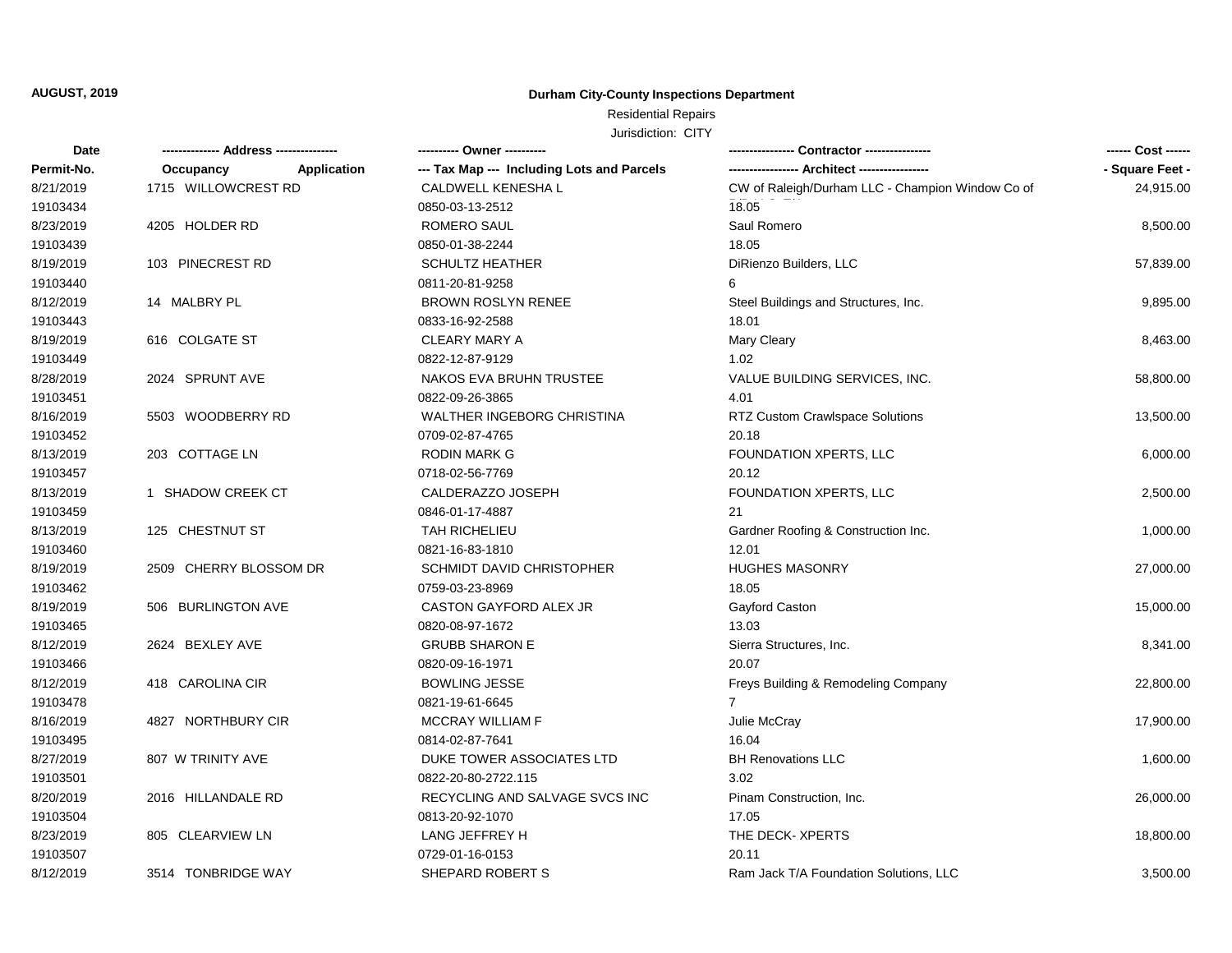## **Durham City-County Inspections Department**

# Residential Repairs

| Date       |                          |             | ---------- Owner ----------                |                                              | ------ Cost ------ |
|------------|--------------------------|-------------|--------------------------------------------|----------------------------------------------|--------------------|
| Permit-No. | Occupancy                | Application | --- Tax Map --- Including Lots and Parcels | ---------------- Architect ----------------  | - Square Feet -    |
| 19103516   |                          |             | 0810-18-42-7079                            | 20.08                                        |                    |
| 8/28/2019  | 1406 JAMES ST            |             | <b>CURTIS CECIL MARTIN JR TRUSTEE</b>      | Rawlings Contracting LLC                     | 24,000.00          |
| 19103518   |                          |             | 0821-13-13-9869                            | 6                                            |                    |
| 8/15/2019  | 407 GATTIS ST            |             | OLCOTT JOCELYN HARRISON                    | BUILDSENSE, INC.                             | 1,000.00           |
| 19103523   |                          |             | 0821-06-48-4778                            | 5                                            |                    |
| 8/13/2019  | 2019 ENGLEWOOD AVE       |             | <b>TASCHUK MYRON JOHN</b>                  | Cathy Saylor                                 | 17,600.00          |
| 19103524   |                          |             | 0822-14-24-6522                            | 4.02                                         |                    |
| 8/28/2019  | 3507 LOCHNORA PKWY       |             | PETRUSA EMIL R JR                          | Falcone Crawl Space & Structural Repair, LLC | 8,750.00           |
| 19103525   |                          |             | 0801-04-53-4767                            | 20.17                                        |                    |
| 8/13/2019  | 1782 DUNMORE PL          |             | SIMS PAULA J                               | DOUGLAS CALVIN WALTERS                       | 16,725.00          |
| 19103526   |                          |             | 0708-03-02-6266                            | 20.12                                        |                    |
| 8/28/2019  | 603 GRAY AVE             |             | <b>BAHAMA TANE NC LLC</b>                  | Bahama Tane NC LLC                           | 21,000.00          |
| 19103530   |                          |             | 0831-06-28-9780                            | 9                                            |                    |
| 8/16/2019  | 6 SHADOW CREEK CT        |             | OVERBY JESSE BRADFORD JR                   | CQC Home - Custom Quality Carpentry LLC, T/A | 61,092.00          |
| 19103532   |                          |             | 0846-01-17-6588                            | 21                                           |                    |
| 8/28/2019  | 2831 WYETH AVE           |             | KOCAK-HODAPP BARBARA                       | Sierra Structures, Inc.                      | 5,399.00           |
| 19103552   |                          |             | 0820-11-66-3097                            | 13.04                                        |                    |
| 8/19/2019  | 2334 HURON ST            |             | SEDLAK CARLEN M                            | Turnlight Partners Ltd.                      | 13,040.00          |
| 19103554   |                          |             | 0821-17-01-5737                            | 6                                            |                    |
| 8/28/2019  | 3519 ARLINGTON ST        |             | TRIANGLE HOMES AND REHAB INC               | <b>BRET BEAMAN</b>                           | 25,000.00          |
| 19103558   |                          |             | 0820-15-72-1964                            | 20.09                                        |                    |
| 8/19/2019  | 4201 CHAMPAIGN DR        |             | <b>IVERSON ERIC LLOYD</b>                  | <b>RICKY ROBINSON</b>                        | 20,000.00          |
| 19103561   |                          |             | 0709-02-99-9042                            | 20.08                                        |                    |
| 8/20/2019  | 5417 KEMMONT DR          |             | <b>BURDORF JAMES</b>                       | ANDRE ALLEN                                  | 1,000.00           |
| 19103570   |                          |             | 0729-04-81-2578                            | 20.10                                        |                    |
| 8/19/2019  | 1106 CAPSTONE DR         |             | ABRAHAM KURIAN M                           | Kurian Abraham                               | 10,250.00          |
| 19103576   |                          |             | 0717-04-82-8482                            | 20.12                                        |                    |
| 8/21/2019  | 218 WINTERBERRY RIDGE DR |             | SNIDER SCOTT M                             | Falcone Crawl Space & Structural Repair, LLC | 4,145.00           |
| 19103584   |                          |             | 0718-02-59-7824                            | 20.11                                        |                    |
| 8/28/2019  | 4216 LUMLEY RD           |             | PULTE HOME COMPANY LLC                     | Holcomb Demolition, Inc., Cecil              | 1,000.00           |
| 19103585   |                          |             | 0749-04-63-9550                            | 20.14                                        |                    |
| 8/21/2019  | 4222 LUMLEY RD           |             | PULTE HOME COMPANY LLC                     | Holcomb Demolition, Inc., Cecil              | 1,000.00           |
| 19103586   |                          |             | 0749-04-73-1550                            | 20.14                                        |                    |
| 8/21/2019  | 103 RAIFORD CT           |             | PIPPY JOHN C                               | <b>HARLAND WINDOWS &amp; SIDING</b>          | 20,000.00          |
| 19103597   |                          |             | 0769-01-35-2306                            | 19                                           |                    |
| 8/15/2019  | 611 CROSBY RD            |             | DAWSON SHADE JR                            | <b>Bishop's Landscaping Service</b>          | 1,000.00           |
| 19103598   |                          |             | 0823-12-77-5054                            | 17.10                                        |                    |